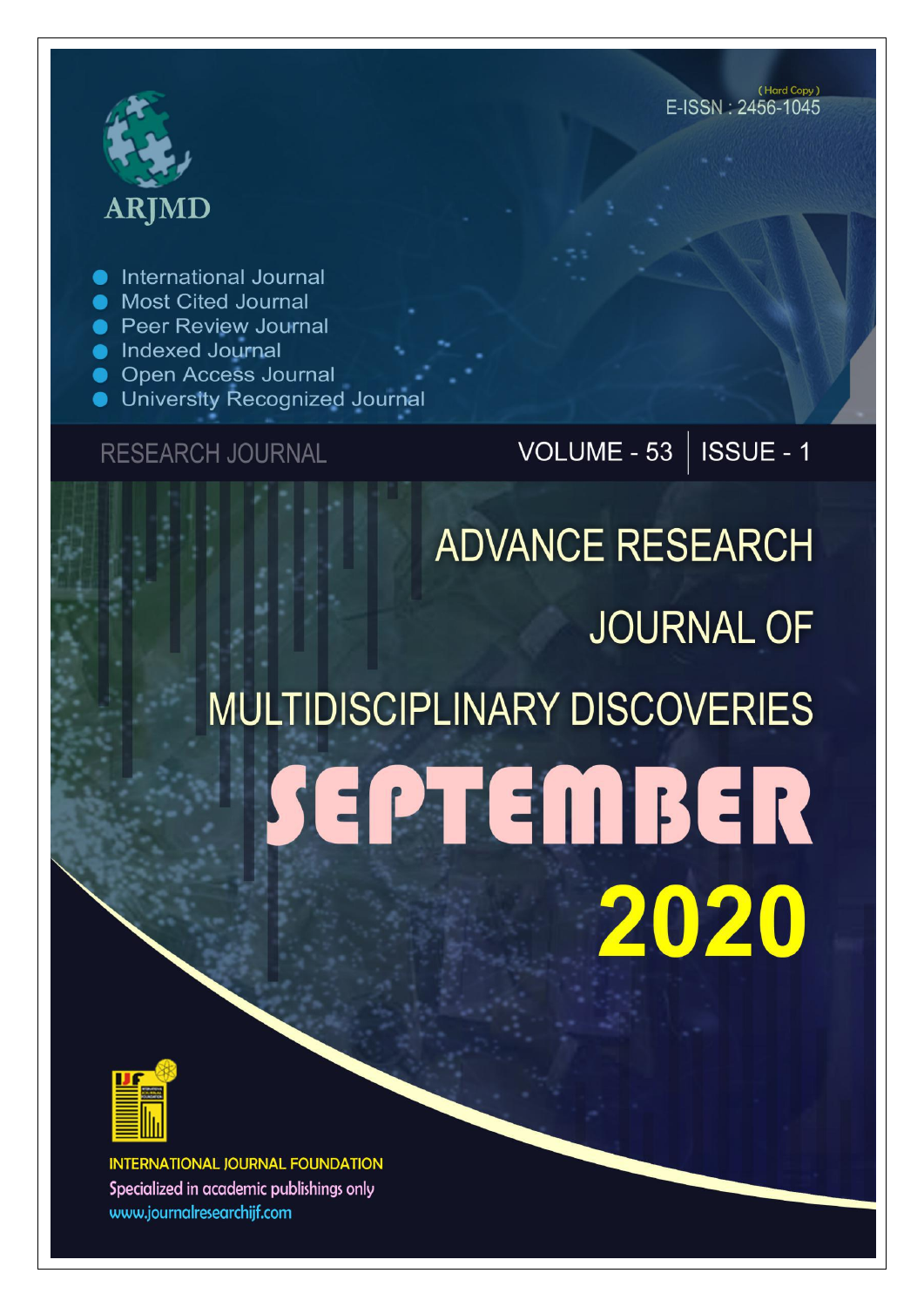

# **A measure of the performance of a Hospital - A Micro-based analysis**

| <b>ORIGINAL RESEARCH ARTICLE</b>                                                                                                                                                                                                                                                                             | <b>NAME OF THE AUTHOR'S</b>                                                                                                                                                                                                                                                                                                                    |  |
|--------------------------------------------------------------------------------------------------------------------------------------------------------------------------------------------------------------------------------------------------------------------------------------------------------------|------------------------------------------------------------------------------------------------------------------------------------------------------------------------------------------------------------------------------------------------------------------------------------------------------------------------------------------------|--|
| <b>ISSN</b> : 2456-1045 (Online)<br><b>ICV Impact Value: 72.30</b><br>GIF-Impact Factor: 5.188<br><b>IPI Impact Factor: 3.54</b><br>Publishing Copyright @ International Journal Foundation<br>Article Code: BM-V53-I1-C2-SEP-2020<br>Category: BUSINESS MANAGEMENT<br>Volume: 53.0 (SEPTEMBER-2020 EDITION) | <sup>1</sup> Ghada Gomaa A. Mohamed*<br><sup>2</sup> Pranlal Manga<br><sup>1</sup> Associate Professor of Economics; School of Business, Ahram<br>Canadian University, Egypt & Research Chair of ECO-ENA:<br>Economics & ECO-Engineering Associate, Inc., Canada<br><sup>2</sup> Professor; Telfer School of Management; University of Ottawa, |  |
| <b>Issue:</b> $1(One)$<br>Chapter : $2$ (Two)<br><b>Page:</b> $10-16$<br>Journal URL: www.journalresearchijf.com<br>Paper Received: 18.11.2020<br>Paper Accepted: 12.12.2020<br>Date of Publication: 20-12-2020<br>Doi No.:10.5281/zenodo. 4382309                                                           | Canada                                                                                                                                                                                                                                                                                                                                         |  |

#### **ABSTRACT**

 $M$ icro-economic foundation of a hospital's optimal resource allocation is discussed in addition to the foundation of

a quantitative method to evaluate the performance of a hospital depending on pure economic definition of the efficiency. This study is important for scholars and practitioners in the field of hospitals management and economics because it provides simple micro-economic foundation of this subject.

**KEYWORDS:** hospital management, economics of hospitals management, efficiency analysis, data envelopment analysis, production functions, firm behaviour, optimal allocation of resources

**JEL Classification Codes:** C65, D21, D33, D90, M21

CITATION OF THE ARTICLE

同科庫

**Mohamed GGA., Manga P.** (2020) A measure of the performance of a Hospital - A Micro-based analysis; *Advance Research Journal ofMultidisciplinary Discoveries;* 53(2) pp. 10-16

*\* Corresponding Author*

Open access, Peer-reviewed and Indexed journal (www.journalresearchijf.com) Page | 10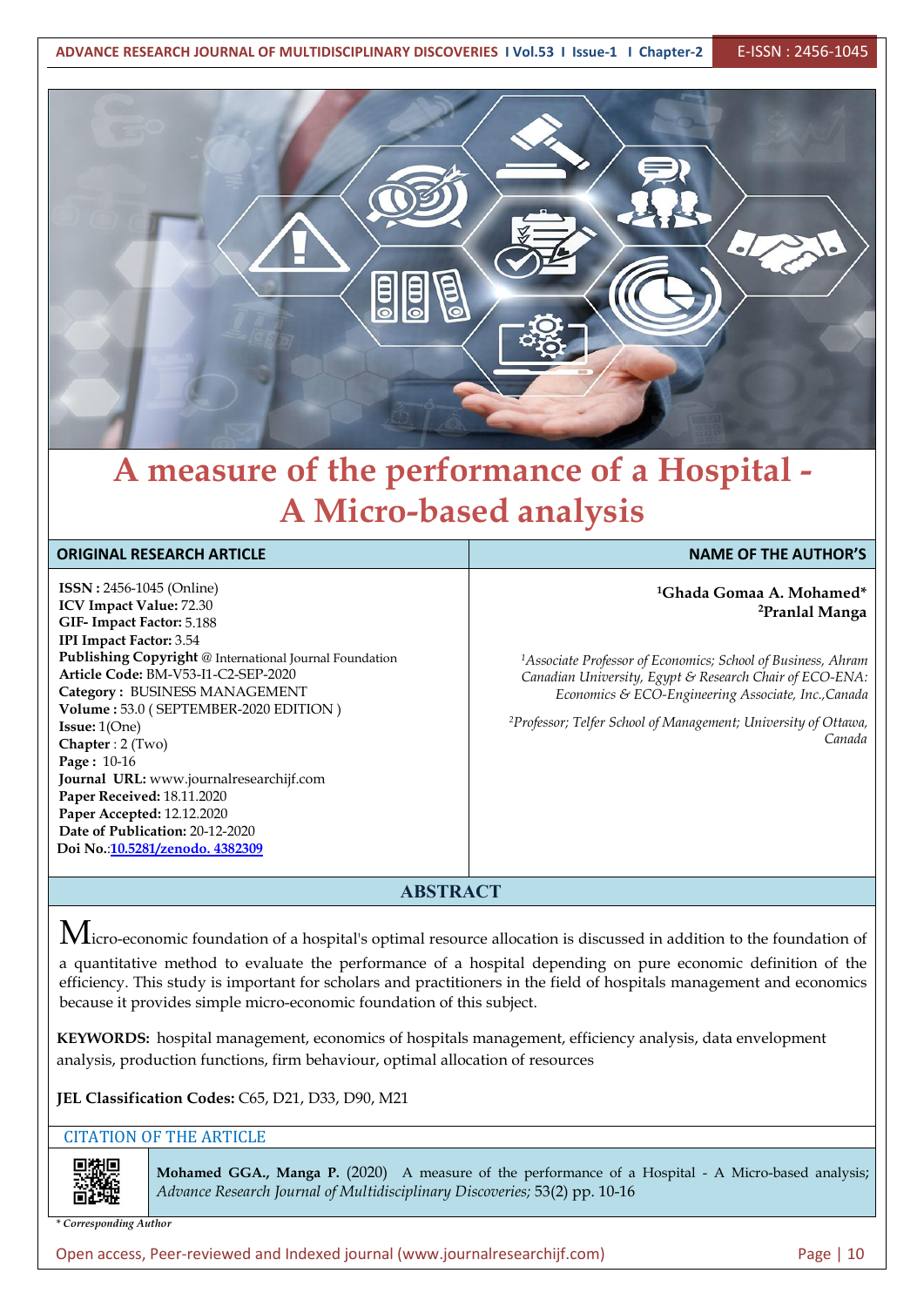#### **I. INTRODUCTION**

This manuscript presents the micro-economic foundation of a hospital's optimal resource allocation in addition to the foundation of a quantitative method to evaluate the performance of a hospital depending on a pure economic definition of the efficiency. The manuscript is important for scholars and practitioners in the field of hospitals management economics because it provides simple micro-economic foundation to this subject. This manuscript does not aim to review previous literature in this regard but rather it aims to present simply the micro-economic foundation of the optimality concept of hospitals' resource allocations as a foundation to the understanding of the concept of the efficiency within a simple quantitative framework.

This manuscript does not aim to provide a real example of any hospital but rather it provides a simple<br>approach that depends on microeconomic analysis of<br>optimal allocation of resources in a hypothetical<br>hospital so to be a guide to scholars and practitioners<br>for furth approach that depends on microeconomic analysis of optimal allocation of resources in a hypothetical hospital so to be a guide to scholars and practitioners

for further applied research works in this regard.<br>
The manuscript includes four sections; section II<br>
after the introduction presents the micro-economic<br>
foundation of a hospital's resources allocation. Section The manuscript includes four sections; section II after the introduction presents the micro- economic foundation of a hospital's resources allocation. Section III presents a simple quantitative method to measure<br>the performance of a hospital depending on a pure-<br>economic definition of the concept of the efficiency. the performance of a hospital depending on a pure economic definition of the concept of the efficiency. The conclusion follows section III.

# **II. The Understanding of a Hospital's economic Foundation of a Hospital's Resource Allocation**

**Production Function and Micro-**<br> **economic Foundation of a Hospital's**<br> **Resource Allocation**<br>
The production function of a hospital shows a<br>
tion between the medical services as a dependent<br>
able from one side and The production function of a hospital shows a relation between the medical services as a dependent variable from one side and the different inputs as independent variables from the other side as explained by Mervio (2013), Siebert and Zubanov (2010) and ossialos, Naci and Chandra (2012). Those inputs are **Difference** between the economic and the nonthe physicians, the experts, the nurses, workers, the medical equipment, the location of the hospital, its surrounding utilities, its entertaining facilities, in addition to the shareholders. All those inputs are not identical or homogenous and even each input separately is not homogenous but they differ in their degrees of qualifications, skills, experiences, etc. Therefore; we can divide the production factors that produce each unit of the medical services to:

 Resources encompass the nursing staff, the physician staff, the experts, the workers, the managers with different degrees of skills, qualifications, experiences, etc.

- The natural resources encompasses the land of the hospital, its premises, its geographical location, its gardens and entertaining facilities, and hospitality facilitates and utilities.
- Physical capital resources encompass the medical equipment and essential tools.
- Financial capital resources encompass the financial assets of the medical institution as an investing institution or common public shares as a public medical institution. Other types of resources, medical supplies and pharmaceutical supplies.

The pricing strategies of all those resources and their different allocations are determined by the following determinants:

- The nature of the hospital; if it targets profits or public benefits.
- $\cdot \cdot$  The degrees of the competitions of the markets of the production factors and the characteristics of the resources.
- $\cdot \cdot$  The degrees of the integration of the production input with the other inputs and the degrees of its integration with the output of the medical service (s) as well and the pricing strategies of the final output.
- The external factors encompasses the bylaws, legislations, the business cycles of the industry and of the whole economy, the relevant social factors, the relevant political factors and the process and the environment of the decision making in addition to the degrees of the recognition of others' rights and the optimal allocation of resources over generations. This manuscript discusses those external factors that we call the non- economic factors or determinants of the optimal allocation of the production factors. The following section differentiates between the economic factors and the non-economic factors that affect the optimal allocations of the resources of a hospital. The economic factors that affect the optimal allocation of a hospital's resources:

The economic factors of the optimal allocations of resources:

 The economic factors that determine the optimal allocation of the production factors of the medical service (s) depends on the characteristics of the hospital if it purely targets the maximization of the profit or if it targets the public benefits. If we assume that the hospital targets the maximization of the profit; then the degree of the link between the optimal pricing and the optimal allocation of the resources depends on the pricing strategy of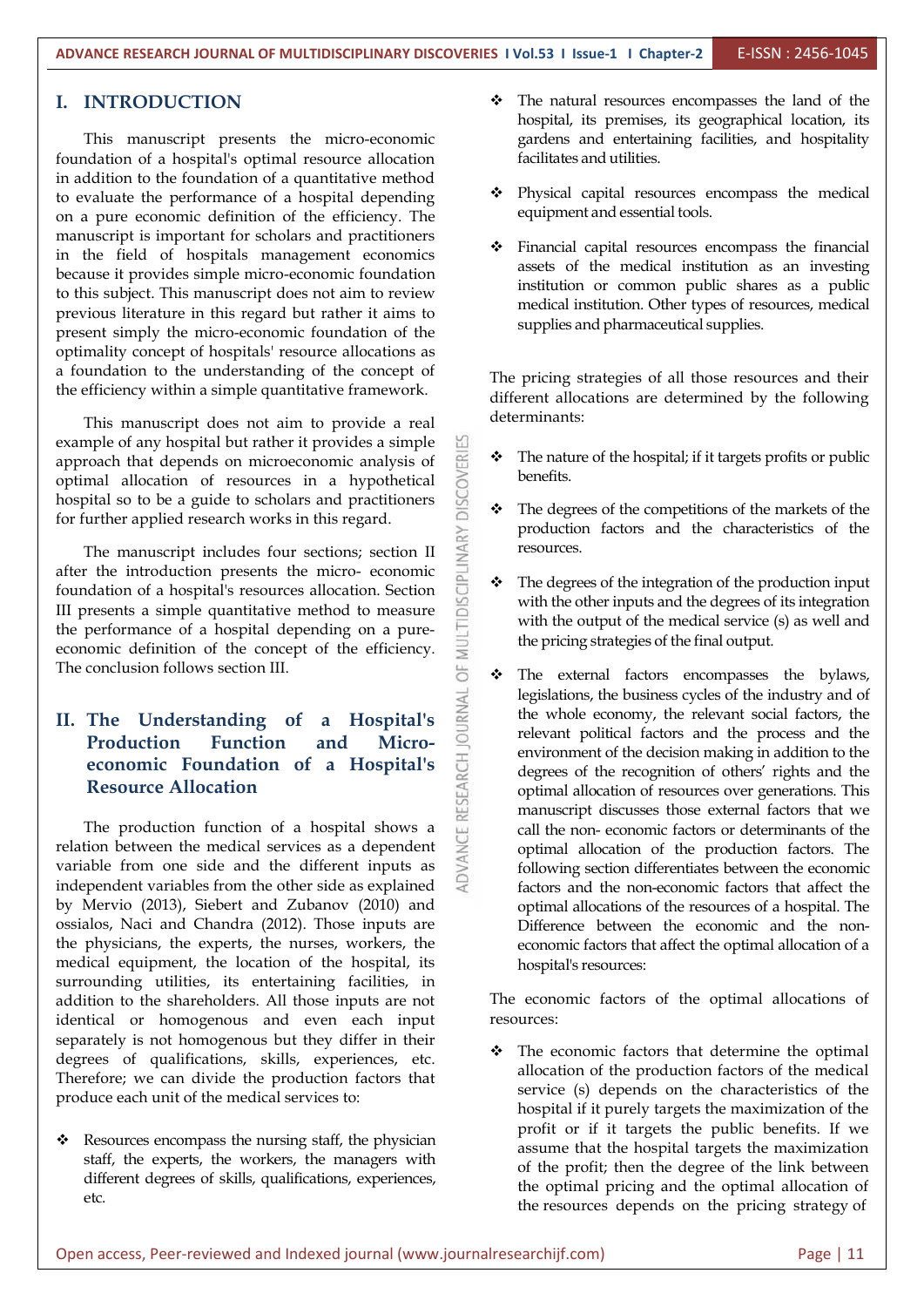5

the final medical Service (s) of the hospital that is strongly related with the degree of the integration of those resources as well. The determination of the medical service final pricing that is originally determined on the base of the maximization of the profit cannot be separated from the principle of the maximization of the quality of the medical service, which, in turn, cannot be achieved but through an optimal integration of all inputs. On the other hand, if the hospital does not aim the maximization of the profit but it rather aims the public interest then, the optimal allocation of resources here is determined by different social, legislative, and political factors; whereas the economic factors have the lowest share among the other factors in their effect on the optimal allocation of resources. Those other factors that public hospital will be discussed in a following section.

affect the optimal allocation of the resources in a<br>public hospital will be discussed in a following<br>section.<br>The production function of a hospital that aims for<br>maximizing profits takes the following implicit<br>formula:<br>ta  $\div$  The production function of a hospital that aims for maximizing profits takes the following implicit formula:

The target function of this for profit hospital takes the following formula;

#### *The cash flows of the profits = the discount factor. (The cash flows of the total resources - the payments flows of the total costs)*

The discount factor is usually determined on the<br>of the interest rate that takes the inflation rate into<br>unt.<br>Symbolically; the production function of a private<br>ital can take the following formula:<br> $Y = f(X_1, X_2, X_3, X_4, X_5$ base of the interest rate that takes the inflation rate into account.

Symbolically; the production function of a private hospital can take the following formula:

#### *Y = f(X1, X2, X3, X4, X5)*

Where; *Y* refers to the final medical service (s), *x<sup>1</sup>* refers to the human resources that encompasses the nursing staff, the physicians staff, the managers the other workers, etc., *x<sup>2</sup>* refers to the physical capital such that the medical equipment and tools, *x<sup>3</sup>* refers to the natural resources encompassing the geographical location of the hospital and the comfort, the hospitality and the entertaining facilities in addition to the internal and the external gardens of the hospital, *x<sup>4</sup>* refers to the financial assets of the owners and stakeholders of the private hospital, and *x<sup>5</sup>* refers the other medical supplies and the pharmaceutical supplies. The technological factor is not considered a separate factor in this function but it is augmented into all the 5 broad factors in the right hand side of the above function. Each input's main units are not identical or homogenous but they differ according to the characteristics of each unit.

The payment to those production factors is the cost of the production of the final medical service that its pricing strategy depends on the following determinants:

- \* The cost of the production factors that is determined itself by many factors such that the degrees of the scarcity and the required qualifications and skills and the degree of its integration with the other inputs and with the final output.
- \* The quality standards that largely affect the pricing strategy of the final medical service(s) and can be achieved by the optimal integration of the production inputs so it cannot contradict the principle of profit maximization that is strongly related with the minimization of the total cost at a specific level of a qualified medical service (s).
- Thus, in the case of a private hospital the market has the power in determining the optimal pricing strategy. If the inputs are homogenous which is not the case in our analysis, the marginal cost of each input will equal its marginal product but in the case of the medical service(s), the inputs are not homogenous and hence the marginal cost largely depends on the personal skills of negotiations that depend themselves on demands and supplies powers but from a different approach. For example, if we need to hire a surgeon who has a scarce high skill, the negotiation in determining his/ her salary would be different and it will mainly depend on the hospital's need to his/ her skills in addition to other determinants. The equilibrium here will happen when the negotiated deal is met and the hiring contract is signed by both sides; the hospital and the surgeon. Therefore, each production factor has its own market in an industry that has such unique characteristics like the medical industry. The monopsonist can have the highest possible price in this market. The assumption of the rationality still holds in each negotiated contract because the overpricing is a waste of persistent opportunities.

On the other hand; the pricing goes lower and lower for inputs with lower integration degrees with the rest of inputs and with the final output. Thus, the question of the optimal allocation of production factors payment is related to the power of the market of each input. Hence, the market is responsible here for the optimal allocation of payments. The optimal solution of the following problem achieves such optimality in payments allocations: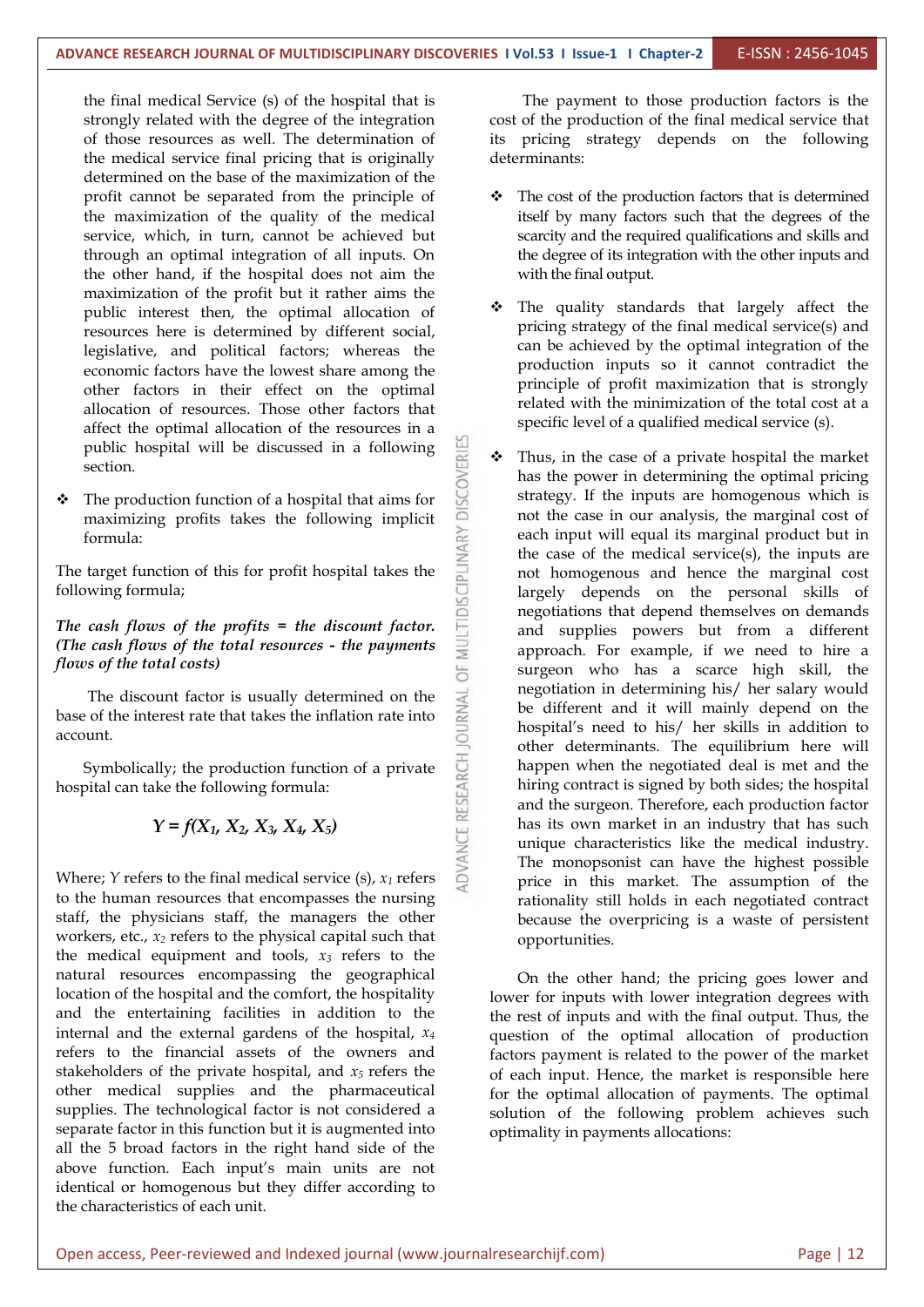*Max. The quality of the medical service*  $(S) = f(X_1, X_2,$ *X3, X4, X5) Subject to*

- A specific level of the total costs
- $\triangle$  The integration degrees among all inputs
- The integration degrees between the inputs and the output

The integration degrees depend on the cross correlated coefficients of the inputs and on the correlated coefficient of each input and the final output.

To reach the optimality of payments allocations and to the maximum profit as well, the regression of the above production function and the best fit model that controls for all proposed constraints should give the estimators of the correlated coefficients accurately.<br>The highest cross- correlated coefficient gives an The highest cross- correlated coefficient gives an indicator for the most important input in the production process and hence its payment is determined rationally through such optimization indicator for the most important input in the production process and hence its payment is determined rationally through such optimization strategy.

The other factors of resources allocations:

Example 19 and the hospital does not aim the maximization of<br>If the hospital does not aim the maximization of<br>profit but it aims the maximization of the public<br>efit as the case of a public hospital, then the<br>cation of the the profit but it aims the maximization of the public benefit as the case of a public hospital, then the allocation of the resources here does not depend on the power of the markets but in many cases: the final power of the markets but in many cases; the final medical service(s) could be even provided for free or it<br>could be highly subsidized by the government.<br>Because of the scarcity of the economic resources could be highly subsidized by the government. Because of the scarcity of the economic resources allocated to produce the medical service(s), the optimality of the allocation of those resources are very important to preserve the public wealth of the whole society and for generations ahead. Depending on that optimality of the allocation of those resources are very important to preserve the public wealth of the whole society and for generations ahead. Depending on that logic, the production function of a public hospital that aims for the public interest takes implicitly the following formula:

#### *The maximization of the cash flows of the social welfare overtime = the discount factor (the cash flows of the gross social benefits over time – the cash flows of the gross social costs overtime.*

The optimal allocation of resources can be achieved at the lowest level of the discounted social costs by the dollar today at a specific level of the production quality of the medical service(s).

This specific level of the quality is determined by different factors. If the society is politically matured and democratic; the quality of the medical service likes many other public services is determined by the free democratic election since the public service(s) providers work for the public benefits and hence they abide by the public's collective agreements to

guarantee political stability for their parliamentary seats. Yet, in a less democratic – less politically matured society - the public service(s) is usually determined at a lower level than the desirable level by the society because of the lack of the public's censorship and the lack of the public's power. Therefore, the optimality of the allocation of the resources in a public hospital is more feasible in a democratic society than a less democratic society.

On the other hand, the public benefit is a function of quantity of the goods and the services acquired by beneficiaries over time, among those services the medical services. In order for those benefits to reach to their target beneficiaries, legislations and laws take place to maintain a recognized level of the allocation of the limited resources that can lower the effectiveness of the market powers if the optimal allocations were left to the free market to achieve.

Setting legislations cannot guarantee the effective execution of those legislations. This is why in many countries, and because of the absence of the free market powers to determining the optimality, the corruption takes place and instead of allocating social benefits to the target beneficiaries, the wealth can be concentrated on public services providers themselves. This is why the social costs that takes into account not only the financial cost but also the opportunity loss for the society exceeds the social benefits that takes into consideration positive externalities. Hence, instead of maximizing the social welfare, the main aim of establishing public hospitals, the public fret would be aggravated and transmitted to everywhere in the country which can explain reasons for political unrest because of social unrests.

Thus, because of enforcing pricing strategies in both the costs side and the production of the medical service side by legislations, the power of the free market would be obstructed and hence the market will suffer from many distortions and the black markets will dominate all transactions. Also, because the incentive payments system is also obstructed in a distorted mechanism, surgeons and the rest of the medical crew could fail in providing a qualified medical service which can lead to an increase in the mortality rate in public hospitals which can aggravate the social costs much more.

In a more matured - more rational society - the optimal allocations of resources is left to the power of the free market to determine and then the medical service(s) can be subsidized via a well-organized insurance system adopted by the government or by giant insurance companies. Those types of subsidies could be financed by taxes payers which can create a fair system of wealth allocations and income redistribution. Mervio (2013), David, Jenkins, Cooke and Moriton (2004) and Amelung (2013).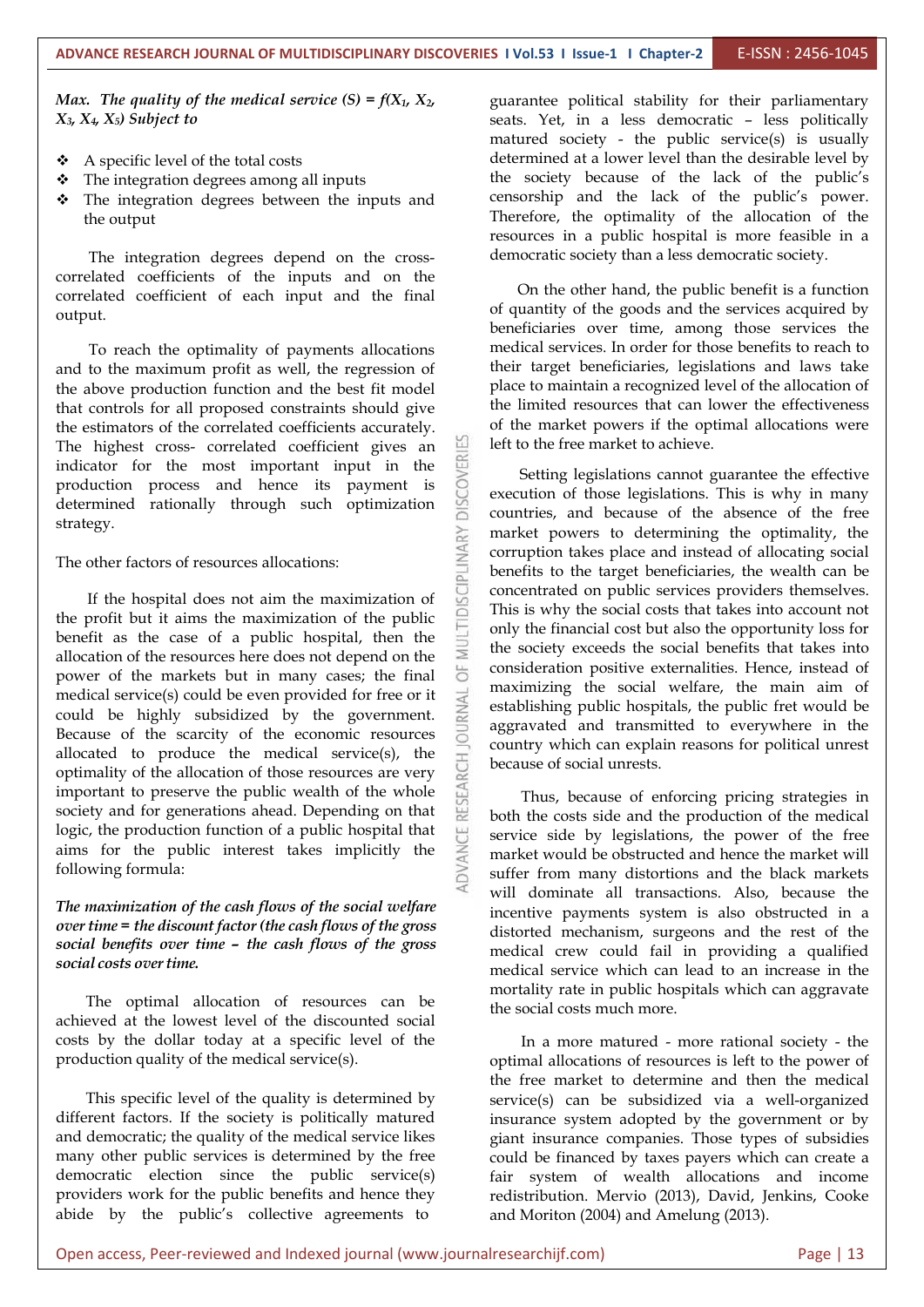#### **III. Evaluating the Performance of Hospitals : Data Envelopment Analysis (DEA)**

This section addresses the evaluation of the performance of a hospital(s) by utilizing a simple application of linear programming that can be used to measure the relative efficiency of operating hospitals' different departments that have same objectives. The DEA is a simple application of linear programming that's well recognized to measure quantitatively the relative efficiency as just mentioned above. In this regard; this manuscript depends on the description of the linear programming solving techniques and their main concepts from quantitative methods books of business.

The utilization of the **Management Scientist Software Package** for solving the mathematical linear programming models is recommended in this regard.<br>This section simply explains steps of using the DEA in<br>evaluating the relative performance of hospitals.<br>Anderson, Sweemey, Williams, Camm and Cocham evaluating the relative performance of hospitals. Anderson, Sweemey, Williams, Camm and Cocham (2012).

12).<br>Recalling the production function of the previous  $\sum_{\substack{n=1 \ n \text{odd}}}^{\infty}$ section;

where *Y* is the medical service(s) and *Xs* are the inputs<br>needed to produce a unit of *Y*. Consider that the<br>hospital in question includes 4 main medical<br>dependence *H*, *H*, *H*, and *H*, that have served needed to produce a unit of *Y*.Consider that the hospital in question includes 4 main medical departments,  $H_1$ ,  $H_2$ ,  $H_3$ , and  $H_4$ , that have same  $\stackrel{\geq}{\sim}$  objective which is providing a high quality of 4 objective which is providing a high quality of 4 different medical services they provide,  $Y_1$ ,  $Y_2$ ,  $Y_3$ , and  $Y_4$ . Considering that in order to provide those 4- final different medical services they provide, *Y1*, *Y2*, *Y3*, and *Y4*. Considering that in order to provide those 4- final medical services they need 3 grouping inputs, *X1*, *X2*, this hospital in notational terms

#### **Figure 1: A description of a hypothetical hospital**



#### **IV. HOSPITAL**

We need now to evaluate the relative efficiency of each department relative to the rest of departments in this described hospital. Consider hypothetical figures for each department's outputs and inputs. Inputs would be denominated by dollars, by beds, or by person within the period of measurements. Outputs would be denominated by inpatients, outpatients, hours, or trainees if the hospital provides medical training as well.

In order to evaluate the relative efficiency for any of the 4- departments, we must have a standard to measure upon. Here, we can consider a composite hypothetical department, *Hc*, to evaluate the relative efficiency depending on its performance. We calculate numbers of the inputs and the outputs of this composite department depending on the weight average of the 4- departments.

 $u_1$  = *weights* applied to *inputs* and *outputs* for  $H_1$  $u_2$  = *weighs* applied to *inputs* and *outputs* for  $H_2$  $u_3$  = *weights* applied to *inputs* and *outputs* for  $H_3$ *ɯ<sup>4</sup> = weights applied to inputs and outputs for H<sup>4</sup>*

#### where; *ɯ<sup>1</sup> <sup>+</sup>ɯ2+ɯ3+ɯ<sup>4</sup> <sup>=</sup> <sup>1</sup>*

Let us also consider now that  $H_1$  is the department that we need to measure its relative performance here.The output of the composite department, *H<sup>c</sup>* can be computed by using the following formula;

$$
Yc = \lambda_1 \, u_1 + \lambda_2 \, u_2 + \lambda_3 \, u_3 + \lambda_4 \, u_4
$$

where  $u_1$  is the denomination of  $Y_1$ ,  $u_2$  is the denomination of  $Y_2$ ,  $u_3$  is the denomination of  $Y_3$ , and *u*<sub>4</sub>is the denomination of  $Y_4$ . Where  $Y_1$ ,  $Y_2$ ,  $Y_3$ , and  $Y_4$ are the outputs of  $H_1$ , the department that we need to measure its relative performance.

On the other hand, the input of the composite department,  $H_c$  can be computed by using the following formula;

$$
Xc = \beta_1 \, u_1 + \beta_2 \, u_2 + \beta_3 \, u_3 + \beta_4 \, u_4
$$

where  $u_1$  is the denomination of  $x_1$ ,  $u_2$  is the denomination of  $x_2$ ,  $u_3$  is the denomination of  $x_3$ , and  $u_4$  is the denomination of  $x_4$ . Where  $x_1$ ,  $x_2$ ,  $x_3$ , and  $x_4$  are the inputs of  $H_1$ , the department that we need to measure its relative performance.

The question now is that how we can evaluate the relative performance of  $H_1$ , the department in question relative to the composite department *Hc*. To answer this question, we can use two criteria of measuring the relative performance, one on the outputs side and the other criterion is on the inputs side as follows: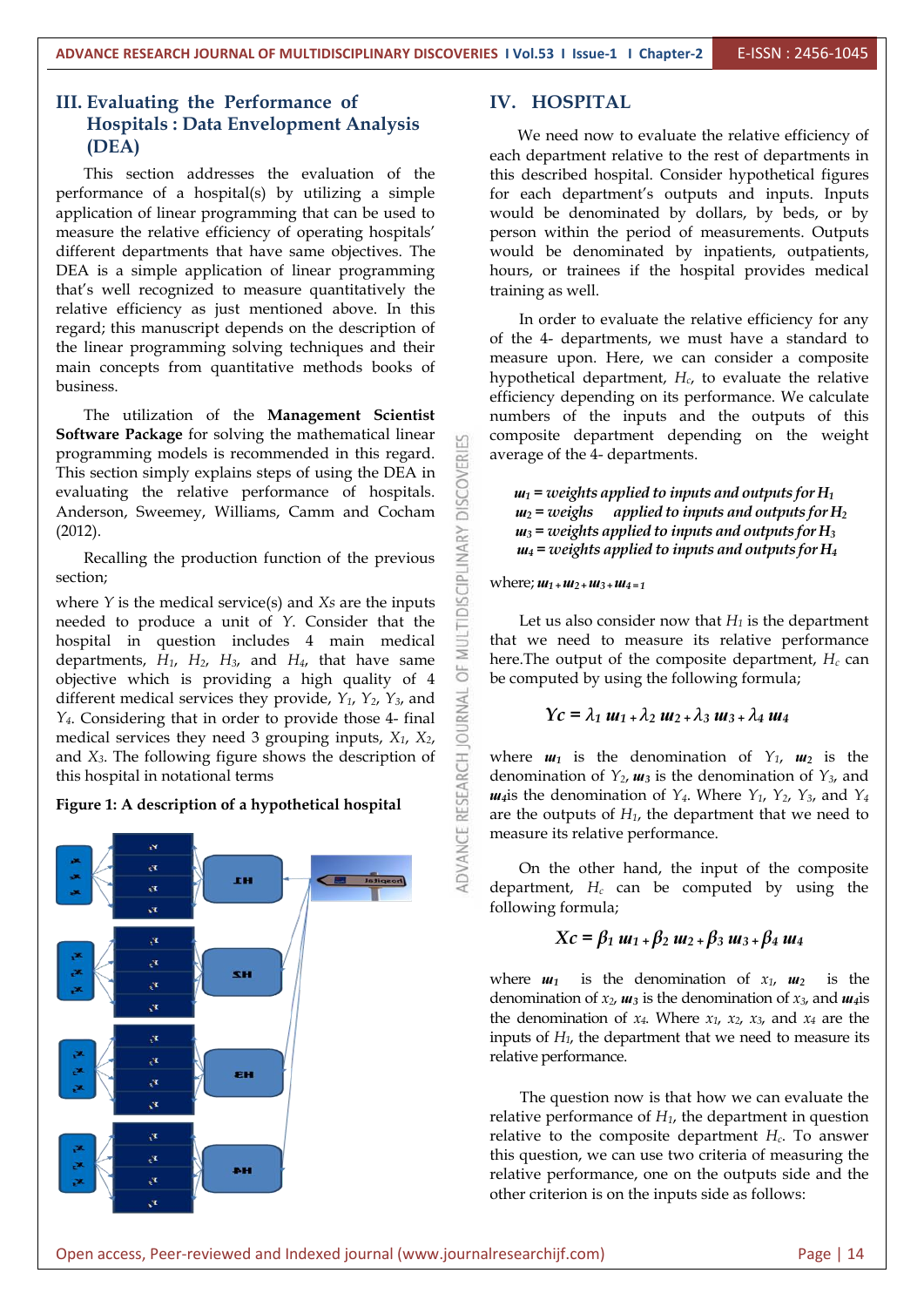If the output for the composite department,  $H_c \geq$  the output of the department in question, *H1,* and if the inputs of the composite department,  $Hc \leq$  the resources available to the composite department, *Hc*, then we can claim from 1 and 2 that the composite department, Hc is relatively more efficient than the department in question, *H<sup>1</sup>*, because for the same level of output or a higher level of output it can use less amounts of the inputs. Accordingly, the efficiency of *H*<sub>1</sub> is relatively less than the efficiency of *Hc*.<br>If we apply the output criterion #1, we can have

then the following **4-** output constraints in our model because we assume 4- outputs in our model;

> $\lambda_{11}$   $\boldsymbol{u}_{1}$  +  $\lambda_{12}$   $\boldsymbol{u}_{2}$  +  $\lambda_{13}$   $\boldsymbol{u}_{3}$  +  $\lambda_{14}$   $\boldsymbol{u}_{4}$   $\geq \lambda_{11}$  $\lambda_{21}$   $u_1 + \lambda_{22}$   $u_2 + \lambda_{23}$   $u_3 + \lambda_{24}$   $u_4 \ge \lambda_{21}$  $\lambda_{31}$   $u_1 + \lambda_{32}$   $u_2 + \lambda_{33}$   $u_3 + \lambda_{34}$   $u_4 \ge \lambda_{21}$

 $\lambda_{41}$   $u_1 + \lambda_{42}$   $u_2 + \lambda_{43}$   $u_3 + \lambda_{44}$   $u_4 \ge \lambda_{21}$ <br>
<sup>1</sup> is the denomination of  $Y_1$  of  $H_1$ , and so on.<br>  $\geq$   $\geq$   $\geq$   $\geq$   $\geq$   $\geq$   $\geq$   $\geq$   $\geq$   $\geq$   $\geq$   $\geq$   $\geq$   $\geq$   $\geq$   $\geq$   $\geq$  where,  $\boldsymbol{u}_1$  is the denomination *of*  $Y_1$  of  $H_1$ , and so on. The right-hand-side of each of the above 4- constraints refers to the 4-outputs of the department in question,<br>  $H_1$ , whereas the left-hand-side of the above 4-<br>
constraints refer to the weighted averages of the 4-<br>
outputs for the composite hospital,  $H_c$ .<br>
By applying the i *H1*, whereas the left-hand-side of the above 4 constraints refer to the weighted averages of the 4 outputs for the composite hospital, *Hc.*

By applying the input criterion #2, the following 3constraints can be found which satisfy criterion #2;

> $\beta_{21}u_1 + \beta_{22}u_2 + \beta_{23}u_3 + \beta_{24}u_4 \leq \beta_{12}E$  $\beta_{31}u_1 + \beta_{32}u_2 + \beta_{33}u_3 + \beta_{34}u_4 \leq \beta_{13}E$

 $\beta_{11}u_{1} + \beta_{12}u_{2} + \beta_{13}u_{3} + \beta_{14}u_{4} \leq \beta_{11}E$ <br>  $\beta_{21}u_{1} + \beta_{22}u_{2} + \beta_{23}u_{3} + \beta_{24}u_{4} \leq \beta_{12}E$ <br>  $\beta_{31}u_{1} + \beta_{32}u_{2} + \beta_{33}u_{3} + \beta_{34}u_{4} \leq \beta_{13}E$ <br>  $\vdots \beta_{11}$  is the denomination of first input of where;  $\beta_{11}$  is the denomination of first input of the first department and *β<sup>21</sup>* for example is the denomination of the first input of the second department and so on. The left-hand-side of the above three inputs constraints refer to the inputs for the composite department whereas the right- hand-side is the resources available to the composite department. *E* is the fraction of the department in question, *H1*'s input available to the composite department and it is supposed to represent the efficiency measure as well.

Now, we can set the entire DEA model where the objective function is to minimize the value of E.Accordingly,

If  $E = 1$ , we can conclude that the department in question, *H<sup>1</sup>* is not inefficient because the composite department requires as much inputs as the department in question.

If  $E \leq 1$ , we can conclude that the department in question, *H<sup>1</sup>* is judged relatively inefficient because the composite department requires less inputs to make the same level of output achieved by *H1*.

Thus, the DEA Linear Programming Model to evaluate the efficiency of the department in question, *H1*, can be written as follows:

*Min E Subject to:*

 $\lambda_{11}$   $\mathbf{u}_{1}$  +  $\lambda_{12}$   $\mathbf{u}_{2}$  +  $\lambda_{13}$   $\mathbf{u}_{3}$  +  $\lambda_{14}$   $\mathbf{u}_{4}$   $\geq \lambda_{11}$  $\lambda_{21}$   $u_1 + \lambda_{22}$   $u_2 + \lambda_{23}$   $u_3 + \lambda_{24}$   $u_4 \ge \lambda_{21}$ *<sup>31</sup> ɯ<sup>1</sup> <sup>+</sup> 32ɯ<sup>2</sup> <sup>+</sup> 33ɯ<sup>3</sup> <sup>+</sup> 34ɯ<sup>4</sup> <sup>≥</sup> <sup>21</sup>*  $\lambda_{41}$   $\mu_{1}$  +  $\lambda_{42}$   $\mu_{2}$  +  $\lambda_{43}$   $\mu_{3}$  +  $\lambda_{44}$   $\mu_{4}$   $\geq \lambda_{21}$ 

 $\beta_{11}u_1 + \beta_{12}u_2 + \beta_{13}u_3 + \beta_{14}u_4 \leq \beta_{11}E$  $\beta_{21}u_1 + \beta_{22}u_2 + \beta_{23}u_3 + \beta_{24}u_4 \leq \beta_{12}E$  $\beta_{31}u_1 + \beta_{32}u_2 + \beta_{33}u_3 + \beta_{34}u_4 \le \beta_{13}E$ *E,ɯ1,ɯ2, ɯ3,ɯ<sup>4</sup> <sup>≥</sup> <sup>0</sup>*

We have then the objective function in addition to 9 constraints according to the DEA in this described case. We have 4 output- constraints, 3 input constraints, the average weights constraint and finally the non-negative constraints of the decision variables. All denominations are known and the only decision variables that we need to figure out their values are. We can reduce the above DEA Linear Programming Model to set the right-hand-side of the inputs constraints to zeroes as follows:

*Min* **E** *Subject to:* 

 $UU_1 + U_2 + U_3 + U_4 = 1$  $\lambda_{11}$   $\mu_{11}$  +  $\lambda_{12}$   $\mu_{2}$  +  $\lambda_{13}$   $\mu_{3}$  +  $\lambda_{14}$   $\mu_{4}$  >  $\lambda_{11}$  $\lambda_{21}$   $u_1 + \lambda_{22}$   $u_2 + \lambda_{23}$   $u_3 + \lambda_{24}$   $u_4 \ge \lambda_{21}$  $\lambda_{31}$   $u_1 + \lambda_{32}$   $u_2 + \lambda_{33}$   $u_3 + \lambda_{34}$   $u_4 \ge \lambda_{21}$  $\lambda_{41}$   $u_1 + \lambda_{42}$   $u_2 + \lambda_{43}$   $u_3 + \lambda_{44}$   $u_4 \ge \lambda_{21}$  $-\beta_{11}E + \beta_{11}u_{1} + \beta_{12}u_{2} + \beta_{13}u_{3} + \beta_{14}u_{4} \leq 0$  $-\beta_{12}E + \beta_{21}u_{1} + \beta_{22}u_{2} + \beta_{23}u_{3} + \beta_{24}u_{4} \leq 0$  $-\beta_{13}E + \beta_{31}u_{1} + \beta_{32}u_{2} + \beta_{33}u_{3} + \beta_{34}u_{4} \leq 0$  $u_1, u_2, u_3, u_4 \geq 0$ 

We can then solve the above DEA Linear Programming Model by utilizing **Management Scientist Software Package** to determine the values of the 5- decision variables, the reduced costs, the dual prices to determine the binding constraints and the slack/ surplus variables. Depending on the result we write the final report in the conclusion. We recommend consulting the help of the Management Scientist Software Package for reporting the results. Depending on the value of *E* as explained previously, we can judge on the relative performance of the department in question, *H<sup>1</sup>* relative to the composite department, *Hc*. We can repeat same steps for each department. We can also extend the analysis to include more inputs and more outputs in the DEA analysis.